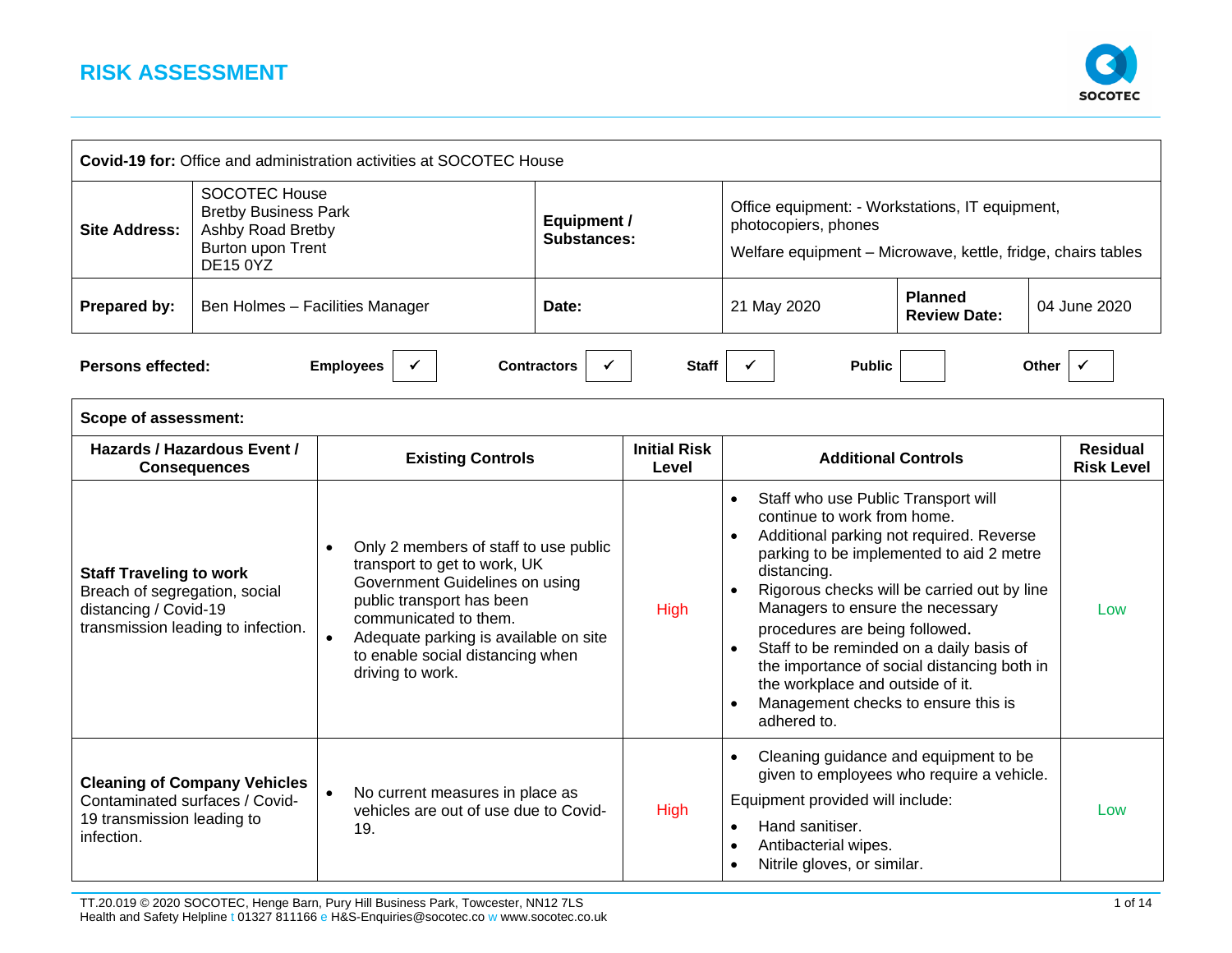

| Hazards / Hazardous Event /<br><b>Consequences</b>                                                                                               | <b>Existing Controls</b>                                                                                                                                                                                                                                                                                                                         | <b>Initial Risk</b><br>Level | <b>Additional Controls</b>                                                                                                                                                                                                                                                                                                                                                                                                                                                                                                                                                                                                                                                                                                                                                                                                                                                                                                                                                                                                                                                                                                                                                                                                                                                                                                                                                                                                                              | <b>Residual</b><br><b>Risk Level</b> |
|--------------------------------------------------------------------------------------------------------------------------------------------------|--------------------------------------------------------------------------------------------------------------------------------------------------------------------------------------------------------------------------------------------------------------------------------------------------------------------------------------------------|------------------------------|---------------------------------------------------------------------------------------------------------------------------------------------------------------------------------------------------------------------------------------------------------------------------------------------------------------------------------------------------------------------------------------------------------------------------------------------------------------------------------------------------------------------------------------------------------------------------------------------------------------------------------------------------------------------------------------------------------------------------------------------------------------------------------------------------------------------------------------------------------------------------------------------------------------------------------------------------------------------------------------------------------------------------------------------------------------------------------------------------------------------------------------------------------------------------------------------------------------------------------------------------------------------------------------------------------------------------------------------------------------------------------------------------------------------------------------------------------|--------------------------------------|
| <b>Accessing and egressing</b><br><b>offices</b><br>Breach of social distancing<br>arrangements / Covid-19<br>transmission leading to infection. | Reduced number of staff on site<br>$\bullet$<br>allows them all to start at the regular<br>time and maintain social distancing.<br>Limited staff in the building at any<br>one time to ensure social distancing<br>and all external visitors are now<br>prohibited unless responding to<br>emergency works or authorised by a<br>Senior Manager. | Med                          | Large teams have implemented a shift<br>pattern to reduce amount of staff on site at<br>one time.<br>Extra sanitiser stations installed at high<br>$\bullet$<br>traffic areas and key "Touch Point" areas<br>(card access points and door handles).<br>Signage at all key internal locations to<br>$\bullet$<br>inform staff to use products provided.<br>Hourly cleaning rota on show to indicate<br>last thorough clean of high touch point<br>area / surfaces (handrails and door pads<br>etc).<br>One-way policy around internals of<br>building including entrances and exits.<br>Floor markings in thoroughfares to help<br>$\bullet$<br>indicate social distancing.<br>Extra sanitiser stations installed at high<br>traffic areas and key "Touch Point" areas<br>(card access points and door handles).<br>Suitable signage to be installed to remind<br>$\bullet$<br>and re-enforce social distancing and<br>handwashing and hygiene procedures.<br>Hourly cleaning rota on show to indicate<br>$\bullet$<br>last thorough clean of high touch point<br>area / surfaces (handrails and door pads<br>etc).<br>Rigorous and regular visual checks will be<br>carried out by Line Managers to ensure<br>that the necessary procedures are being<br>followed.<br>Staff to be reminded on a daily basis of<br>the importance of social distancing both in<br>the workplace and outside of it.<br>Management checks to ensure this is<br>adhered to. | Low                                  |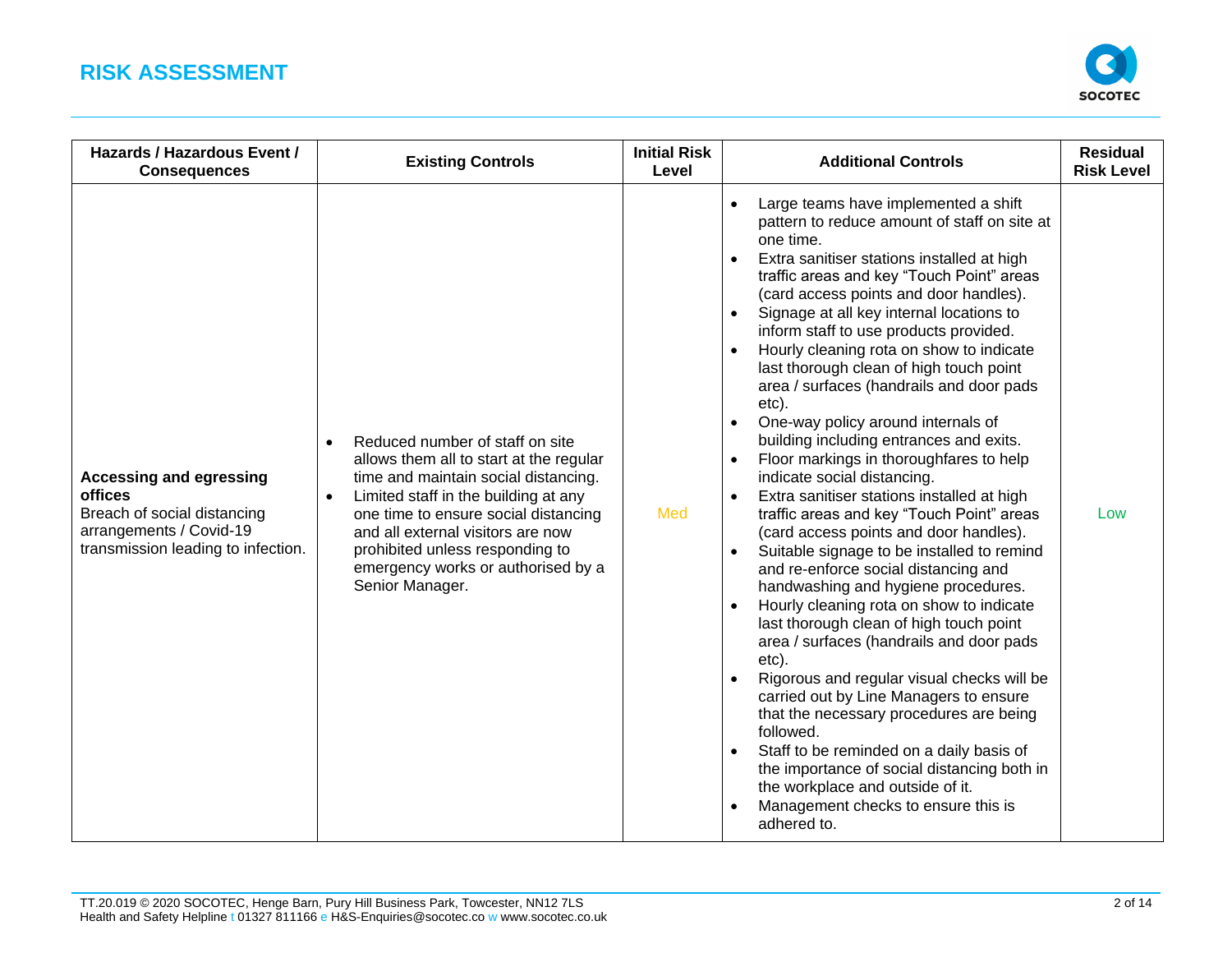

| <b>Hazards / Hazardous Event /</b><br><b>Consequences</b>                                                                                                                                                                                                      | <b>Existing Controls</b>                                                                                                                             | <b>Initial Risk</b><br>Level | <b>Additional Controls</b>                                                                                                                                                                                                                                                                                                                                                                                                                                                                                                                                                                                                                                                                                                                                                                                                               | <b>Residual</b><br><b>Risk Level</b> |
|----------------------------------------------------------------------------------------------------------------------------------------------------------------------------------------------------------------------------------------------------------------|------------------------------------------------------------------------------------------------------------------------------------------------------|------------------------------|------------------------------------------------------------------------------------------------------------------------------------------------------------------------------------------------------------------------------------------------------------------------------------------------------------------------------------------------------------------------------------------------------------------------------------------------------------------------------------------------------------------------------------------------------------------------------------------------------------------------------------------------------------------------------------------------------------------------------------------------------------------------------------------------------------------------------------------|--------------------------------------|
| <b>Personnel moving through</b><br>office area<br>Breach of social distancing<br>arrangements / Covid-19<br>transmission leading to infection.                                                                                                                 | Reduced number of staff on site<br>allows people to move around the<br>building while maintaining social<br>distancing.                              | <b>High</b>                  | One-way policy around internals of<br>$\bullet$<br>building including entrances and exits.<br>Floor markings in thoroughfares to help<br>indicate social distancing.<br>Rigorous and regular checks will be<br>carried out by Line Managers to ensure<br>the necessary procedures are being<br>followed.<br>Staff to be reminded on a daily basis of<br>the importance of social distancing both in<br>the workplace and outside of it via safety<br>briefings and regular communications.<br>Management checks to ensure this is<br>adhered to.                                                                                                                                                                                                                                                                                         | Low                                  |
| <b>Managing Visitors and</b><br><b>Contractors to Site</b><br>Breach of social distancing<br>arrangements / Covid-19<br>transmission leading to infection.<br>Breach of handwashing and<br>hygiene procedures / Covid-19<br>transmission leading to infection. | Visitors encouraged to seek alternate<br>forms of communication.<br>All non-essential visitors will not be<br>$\bullet$<br>allowed in the buildings. | <b>High</b>                  | Contractors undertaking essential works<br>will be required to pre-book appointments<br>prior to arrival.<br>All contractors are asked to complete an<br>amended "Contractor Induction Form"<br>which includes Covid-19 related questions<br>and Site Information then securely stored<br>for reference in line with GDPR.<br>Suitable signage to be installed to remind<br>and re-enforce social distancing and<br>handwashing and hygiene procedures.<br>Rigorous and regular checks will be<br>carried out by line managers to ensure<br>that the necessary procedures are being<br>followed.<br>Staff to be reminded on a daily basis of<br>the importance of social distancing both in<br>the workplace and outside of it via safety<br>briefings and regular communications.<br>Management checks to ensure this is<br>adhered to. | Med                                  |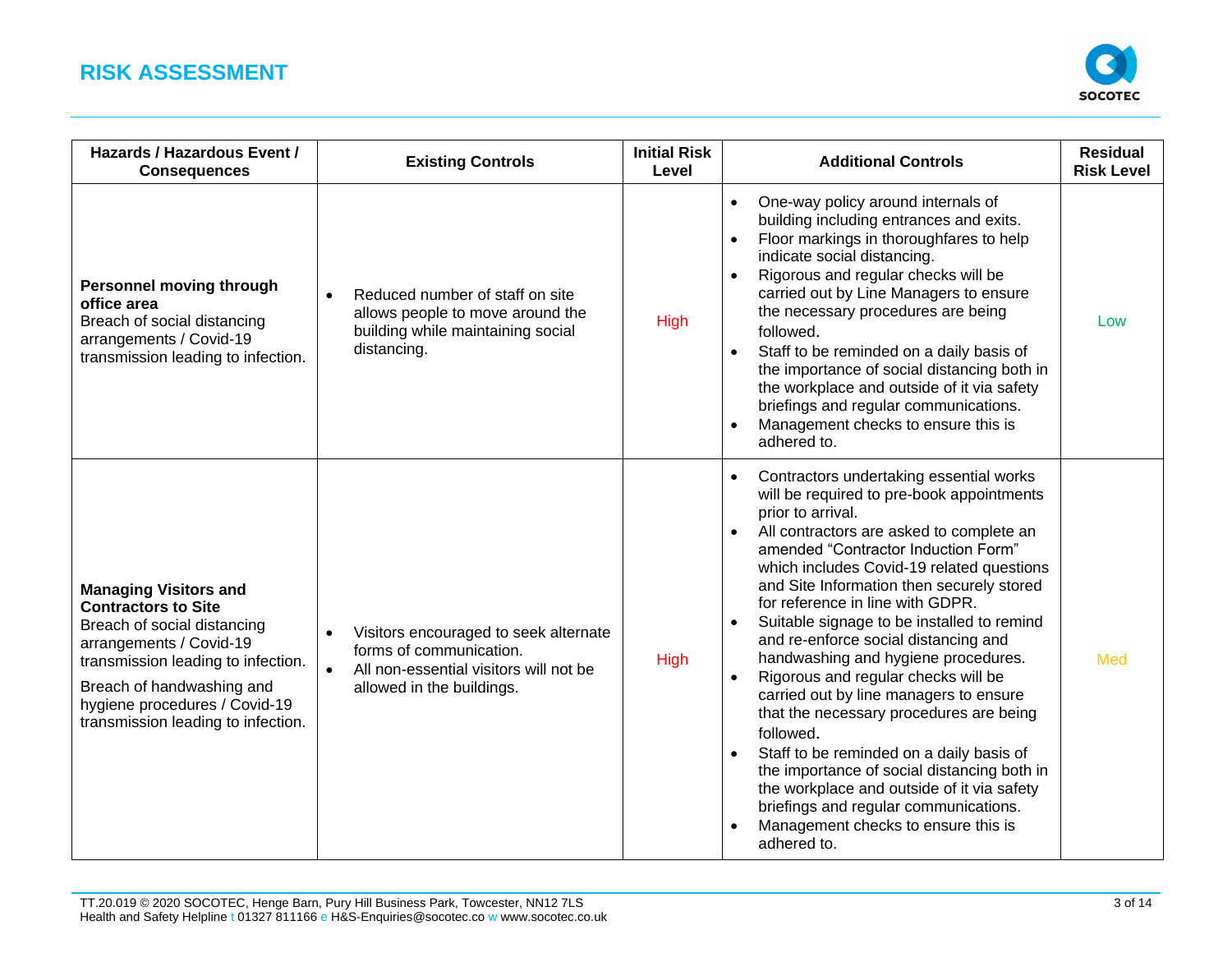

| Hazards / Hazardous Event /<br><b>Consequences</b>                                                                                                                                                                                               | <b>Existing Controls</b>                                                                                             | <b>Initial Risk</b><br>Level | <b>Additional Controls</b>                                                                                                                                                                                                                                                                                                                                                                                                                                                                                                                                                                                                                                                                                                                                                                                                                                                                                                              | <b>Residual</b><br><b>Risk Level</b> |
|--------------------------------------------------------------------------------------------------------------------------------------------------------------------------------------------------------------------------------------------------|----------------------------------------------------------------------------------------------------------------------|------------------------------|-----------------------------------------------------------------------------------------------------------------------------------------------------------------------------------------------------------------------------------------------------------------------------------------------------------------------------------------------------------------------------------------------------------------------------------------------------------------------------------------------------------------------------------------------------------------------------------------------------------------------------------------------------------------------------------------------------------------------------------------------------------------------------------------------------------------------------------------------------------------------------------------------------------------------------------------|--------------------------------------|
| Receipt of goods via third<br>party delivery<br>Breach of social distancing<br>arrangements / Covid-19<br>transmission leading to infection.<br>Breach of handwashing and<br>hygiene procedures / Covid-19<br>transmission leading to infection. | Deliveries into SOCOTEC House are<br>made to a "Goods in area" and the<br>courier will sign on behalf of<br>SOCOTEC. | <b>High</b>                  | Delivery notes should not be signed or<br>handled without wearing gloves.<br>Suitable welfare arrangements will be in<br>place for visiting drivers who will be<br>briefed on the site's Covid-19 risk control<br>arrangements prior to accessing the office<br>/ welfare areas.<br>Nitrile gloves or similar must be worn at all<br>times when handling boxes as the virus<br>can survive on surfaces for 72hrs.<br>Suitable signage to be installed to remind<br>and re-enforce social distancing and<br>handwashing and hygiene procedures.<br>Rigorous and regular checks will be<br>carried out by Line Managers to ensure<br>the necessary procedures are being<br>followed.<br>Staff to be reminded on a daily basis of<br>$\bullet$<br>the importance of social distancing both in<br>the workplace and outside of it via safety<br>briefings and regular communications.<br>Management checks to ensure this is<br>adhered to. | Low                                  |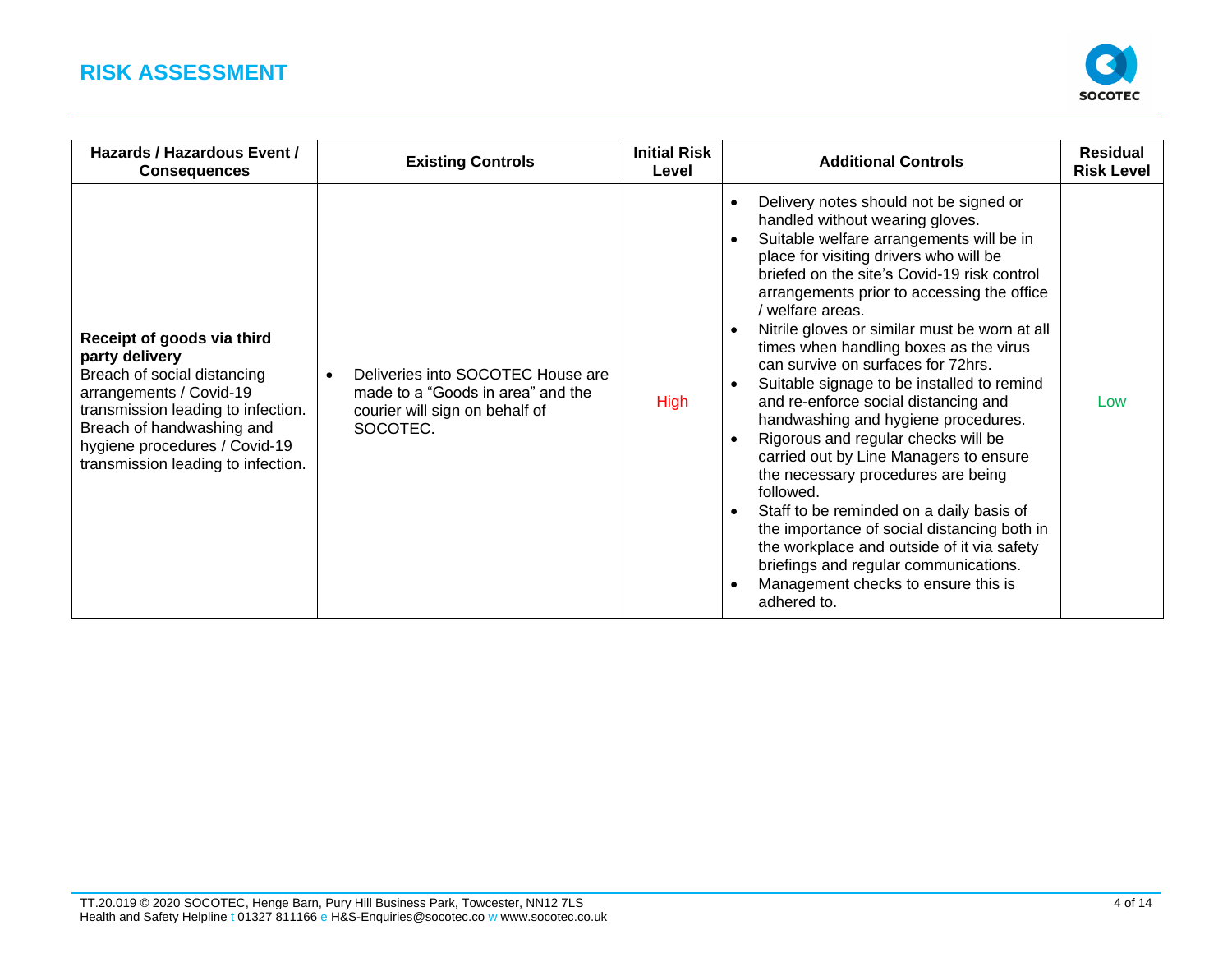

| Hazards / Hazardous Event /<br><b>Consequences</b>                                                                                                                                  | <b>Existing Controls</b>                                                                                                                                                                                                                                                                                                                                                                                                                                                                         | <b>Initial Risk</b><br>Level | <b>Additional Controls</b>                                                                                                                                                                                                                                                                                                                                                                                                                                                                                                                                                                                                                                                                                                                                                                                                                                                                                                                                                                                                                            | <b>Residual</b><br><b>Risk Level</b> |
|-------------------------------------------------------------------------------------------------------------------------------------------------------------------------------------|--------------------------------------------------------------------------------------------------------------------------------------------------------------------------------------------------------------------------------------------------------------------------------------------------------------------------------------------------------------------------------------------------------------------------------------------------------------------------------------------------|------------------------------|-------------------------------------------------------------------------------------------------------------------------------------------------------------------------------------------------------------------------------------------------------------------------------------------------------------------------------------------------------------------------------------------------------------------------------------------------------------------------------------------------------------------------------------------------------------------------------------------------------------------------------------------------------------------------------------------------------------------------------------------------------------------------------------------------------------------------------------------------------------------------------------------------------------------------------------------------------------------------------------------------------------------------------------------------------|--------------------------------------|
| <b>Cleaning arrangements</b><br>especially high contact areas<br>Inadequate cleaning of office<br>areas / Contaminated surfaces /<br>Covid-19 transmission leading to<br>infection. | A review of the work area and processes<br>identified the following points as likely to<br>be high contact and so require increased<br>cleaning arrangements.<br>Workstations (including chairs,<br>keyboards, mouse controllers,<br>calculators, staplers etc).<br>Door handles, push pads, handrails<br>Photocopiers and printers in common<br>resources areas.<br>Welfare area surfaces and<br>associated equipment such as<br>microwaves, kettles etc.<br>Plates cutlery, cups, and glasses. | <b>High</b>                  | Extra sanitiser stations installed at high<br>$\bullet$<br>traffic areas and key "Touch Point" areas<br>(card access points and door handles).<br>Suitable signage to be installed to remind<br>and re-enforce social distancing, increase<br>cleaning arrangements and handwashing<br>and hygiene procedures.<br>Hourly cleaning rota on show to indicate<br>last thorough clean of high touch point<br>area / surfaces (handrails and door pads<br>etc).<br>Photocopiers and printers in common<br>resources areas are to be wiped down<br>with antibacterial spray after each use.<br>All plates cutlery, cups, and glasses to be<br>placed directly in the dishwasher.<br>Rigorous and regular checks will be<br>carried out by Line Managers to ensure<br>the necessary procedures are being<br>followed.<br>Staff to be reminded on a daily basis of<br>the importance of social distancing both in<br>the workplace and outside of it via safety<br>briefings and regular communications.<br>Management checks to ensure this is<br>adhered to | Low                                  |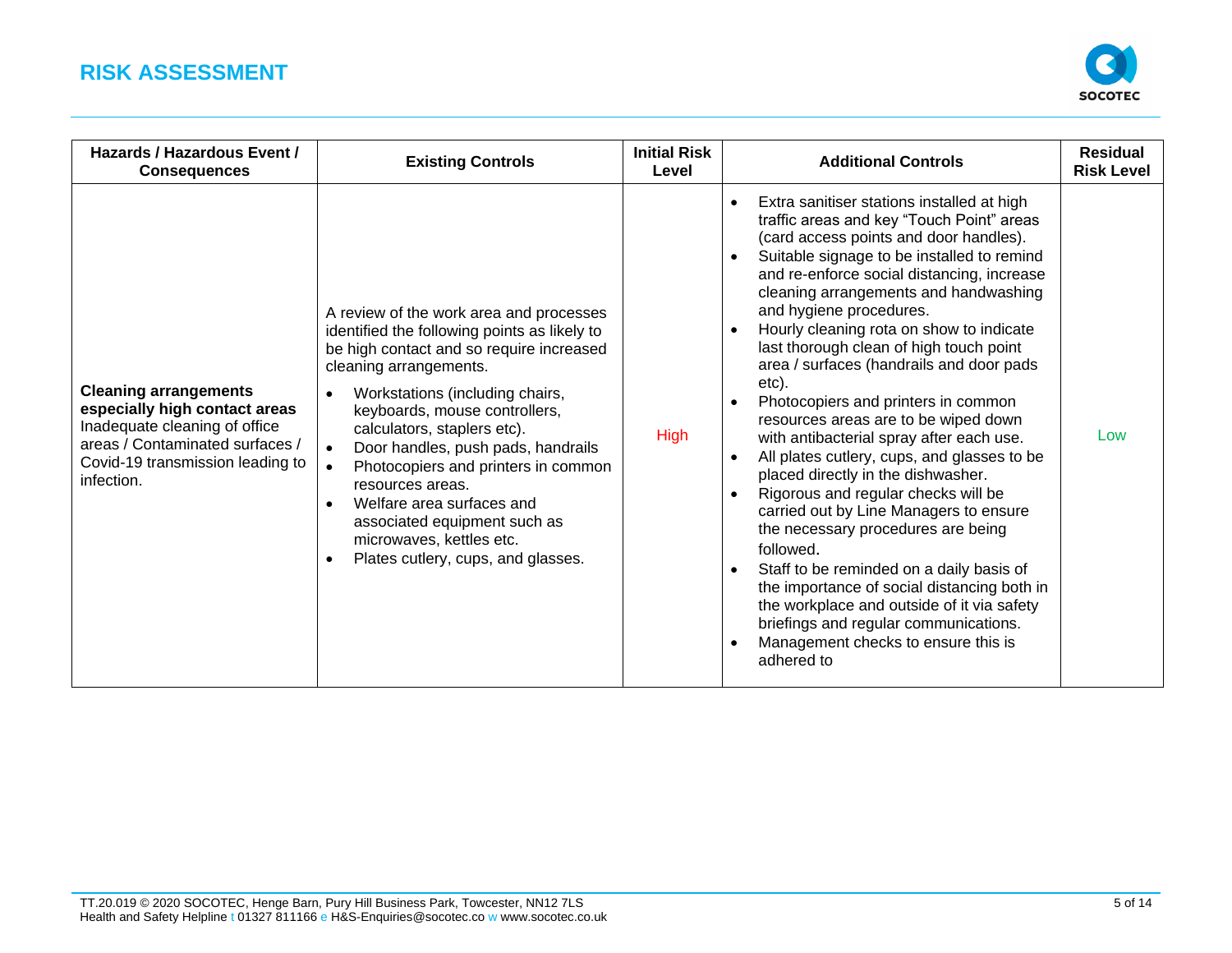

| Hazards / Hazardous Event /<br><b>Consequences</b>                                                                                                                                                                               | <b>Existing Controls</b>                                               | <b>Initial Risk</b><br>Level | <b>Additional Controls</b>                                                                                                                                                                                                                                                                                                                                                                                                                                                                                                                                                                                                                                                                                                                                                                                                                                                                                                                                                                                                                                                                                                                   | <b>Residual</b><br><b>Risk Level</b> |
|----------------------------------------------------------------------------------------------------------------------------------------------------------------------------------------------------------------------------------|------------------------------------------------------------------------|------------------------------|----------------------------------------------------------------------------------------------------------------------------------------------------------------------------------------------------------------------------------------------------------------------------------------------------------------------------------------------------------------------------------------------------------------------------------------------------------------------------------------------------------------------------------------------------------------------------------------------------------------------------------------------------------------------------------------------------------------------------------------------------------------------------------------------------------------------------------------------------------------------------------------------------------------------------------------------------------------------------------------------------------------------------------------------------------------------------------------------------------------------------------------------|--------------------------------------|
| Use of toilets<br>Breach of social distancing<br>arrangements / Covid-19<br>transmission leading to infection.<br>Breach of cleaning<br>arrangements / Contaminated<br>surfaces / Covid-19 transmission<br>leading to infection. | Current toilet facilities adequate for<br>volume of staff in building. | High                         | To ensure social distancing can be<br>$\bullet$<br>achieved within the washing facilities area,<br>single occupancy to be implemented.<br>Suitable signage to be made available<br>(reversible occupied / unoccupied<br>signage).<br>Suitable signage to be installed to remind<br>$\bullet$<br>and re-enforce social distancing, increase<br>cleaning arrangements and handwashing<br>and hygiene procedures.<br>Hand sanitiser to be located at the main<br>$\bullet$<br>outer door to the washing facility.<br>Liquid soap, paper towels and hand<br>sanitisers to be provided throughout the<br>location as required.<br>Staff are encouraged not to use the<br>electric hand driers.<br>Wash hands with warm water and soap,<br>$\bullet$<br>then dry with a paper towel and dispose of<br>in the open top bin.<br>Rigorous and regular checks will be<br>carried out by Line Managers to ensure<br>the necessary procedures are being<br>followed.<br>Staff to be reminded on a daily basis of<br>the importance of social distancing both in<br>the workplace and outside of it<br>Management checks to ensure this is<br>adhered to. | Low                                  |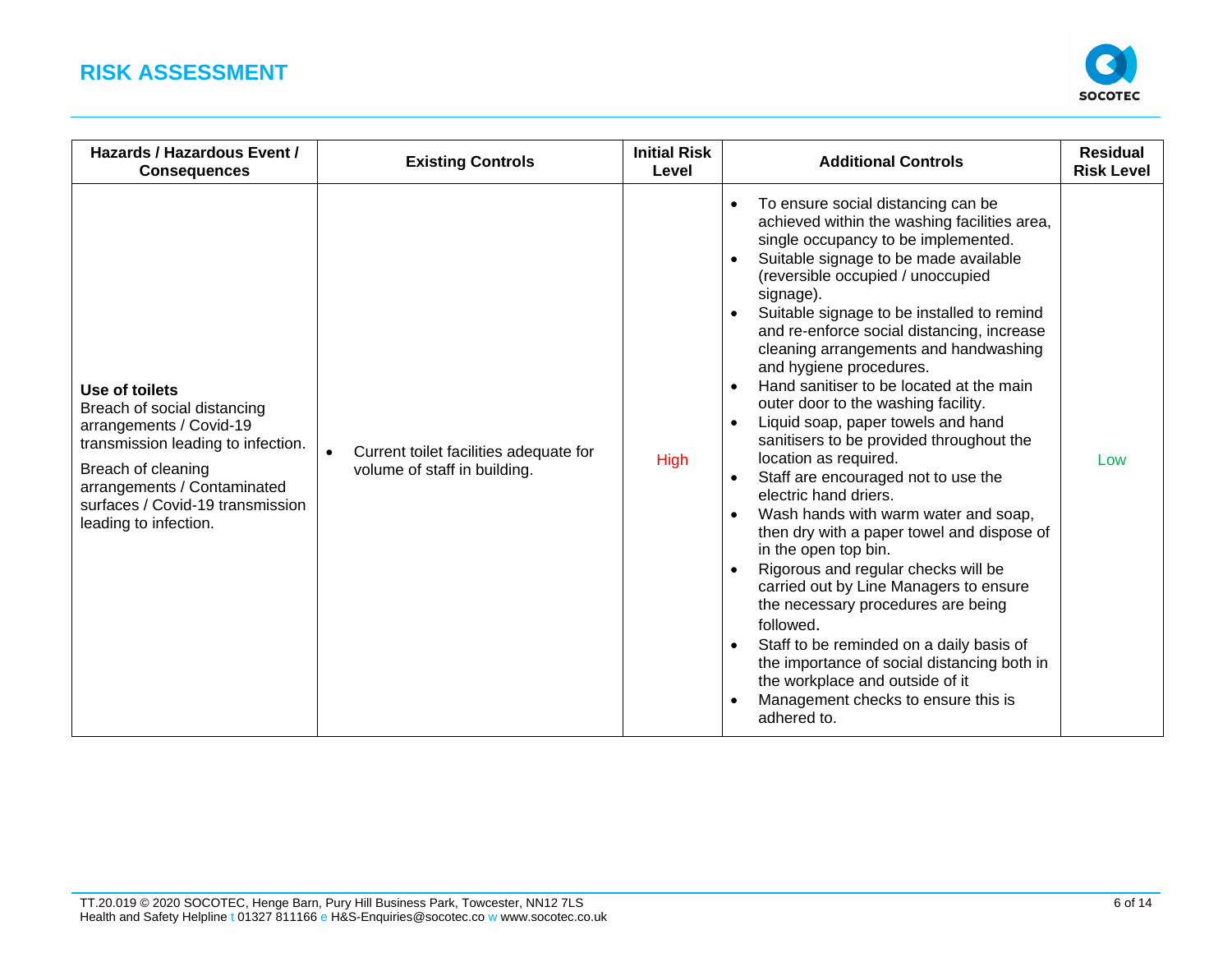

| Hazards / Hazardous Event /<br><b>Consequences</b>                                                                                                                                                                                          | <b>Existing Controls</b>                                                                                   | <b>Initial Risk</b><br>Level | <b>Additional Controls</b>                                                                                                                                                                                                                                                                                                                                                                                                                                                                                                                                                                                                                                                                                                                                                                                                                                                                                                                                                                                                                                                                                                                                                                                                                                                        | <b>Residual</b><br><b>Risk Level</b> |
|---------------------------------------------------------------------------------------------------------------------------------------------------------------------------------------------------------------------------------------------|------------------------------------------------------------------------------------------------------------|------------------------------|-----------------------------------------------------------------------------------------------------------------------------------------------------------------------------------------------------------------------------------------------------------------------------------------------------------------------------------------------------------------------------------------------------------------------------------------------------------------------------------------------------------------------------------------------------------------------------------------------------------------------------------------------------------------------------------------------------------------------------------------------------------------------------------------------------------------------------------------------------------------------------------------------------------------------------------------------------------------------------------------------------------------------------------------------------------------------------------------------------------------------------------------------------------------------------------------------------------------------------------------------------------------------------------|--------------------------------------|
| <b>Welfare Facilities</b><br>Breach of social distancing<br>arrangements / Covid-19<br>transmission leading to infection.<br>Breach of cleaning<br>arrangements / Contaminated<br>surfaces / Covid-19 transmission<br>leading to infection. | Current break room facilities<br>$\bullet$<br>adequate for reduced volume of staff<br>within the building. | <b>High</b>                  | Canteen layout changed and chairs /<br>$\bullet$<br>tables removed to accommodate social<br>distancing (please see attached).<br>Hourly cleaning rota on show to indicate<br>$\bullet$<br>last thorough clean of high touch point<br>area / surfaces (handrails and door pads<br>etc).<br>Kitchen surfaces and areas have sanitiser<br>spray and signage to indicate clean down<br>after each use.<br>Water dispenser located in the canteen<br>and first floor kitchen and to be wiped<br>down with anti-bacterial wipes before and<br>after use. Staff to be informed not to fill<br>own water bottles from this dispenser.<br>Staff directed to use their own items only<br>$\bullet$<br>(cups plates etc) and clean after each use.<br>Suitable signage to be installed to remind<br>and re-enforce social distancing, increase<br>cleaning arrangements and handwashing<br>and hygiene procedures.<br>Rigorous checks will be carried out by<br>Line Managers to ensure the necessary<br>procedures are being followed.<br>Staff to be reminded on a daily basis of<br>$\bullet$<br>the importance of social distancing both in<br>the workplace and outside of it via safety<br>briefings and regular communications.<br>Management checks to ensure this is<br>adhered to. | Low                                  |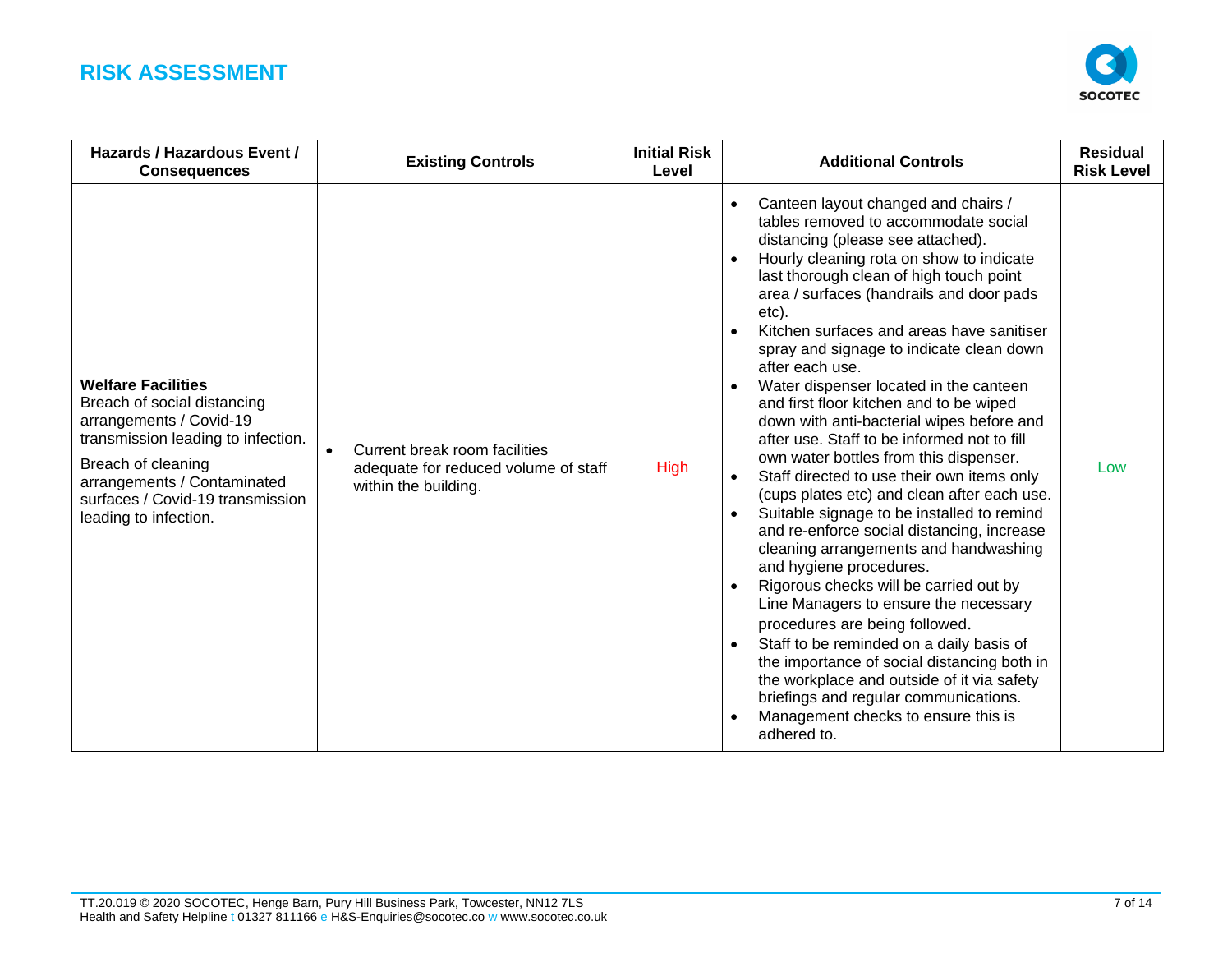

| Hazards / Hazardous Event /<br><b>Consequences</b>                                                                   | <b>Existing Controls</b>                                 | <b>Initial Risk</b><br>Level | <b>Additional Controls</b>                                                                                                                                                                                                                                                                                                                                                                                                                                                                                                                                                                                                                                                            | <b>Residual</b><br><b>Risk Level</b> |
|----------------------------------------------------------------------------------------------------------------------|----------------------------------------------------------|------------------------------|---------------------------------------------------------------------------------------------------------------------------------------------------------------------------------------------------------------------------------------------------------------------------------------------------------------------------------------------------------------------------------------------------------------------------------------------------------------------------------------------------------------------------------------------------------------------------------------------------------------------------------------------------------------------------------------|--------------------------------------|
| <b>First Aid</b><br>Breach of social distancing<br>arrangements / Covid-19<br>transmission leading to infection.     | <b>Review First Aid Requirements Risk</b><br>Assessment. | <b>High</b>                  | First aid provisions are stocked and within<br>date. Additional 1-Way resuscitation<br>masks have been added to prevent Covid-<br>19 in the unlikely event that someone<br>should need resuscitating.<br>Brief first aiders regarding Covid-19<br>specific arrangements for the delivery of<br>first aid.<br>Rigorous and regular checks will be<br>carried out by Line Managers to ensure<br>the necessary procedures are being<br>followed.<br>Staff to be reminded on a daily basis of<br>the importance of social distancing both in<br>the workplace and outside of it via safety<br>briefings and regular communications.<br>Management checks to ensure this is<br>adhered to. | Med                                  |
| <b>Smoking Areas</b><br>Breach of social distancing<br>arrangements / Covid-19<br>transmission leading to infection. | No existing processes<br>$\bullet$                       | <b>High</b>                  | Smokers should maintain social distancing<br>$\bullet$<br>on their breaks.<br>Suitable signage to be installed to remind<br>$\bullet$<br>and re-enforce social distancing and<br>handwashing and hygiene procedures.<br>Rigorous and regular checks will be<br>carried out by Line Managers to ensure<br>the necessary procedures are being<br>followed.<br>Staff to be reminded on a daily basis of<br>$\bullet$<br>the importance of social distancing both in<br>the workplace and outside of it via safety<br>briefings and regular communications.<br>Management checks to ensure this is<br>adhered to.                                                                         | Low                                  |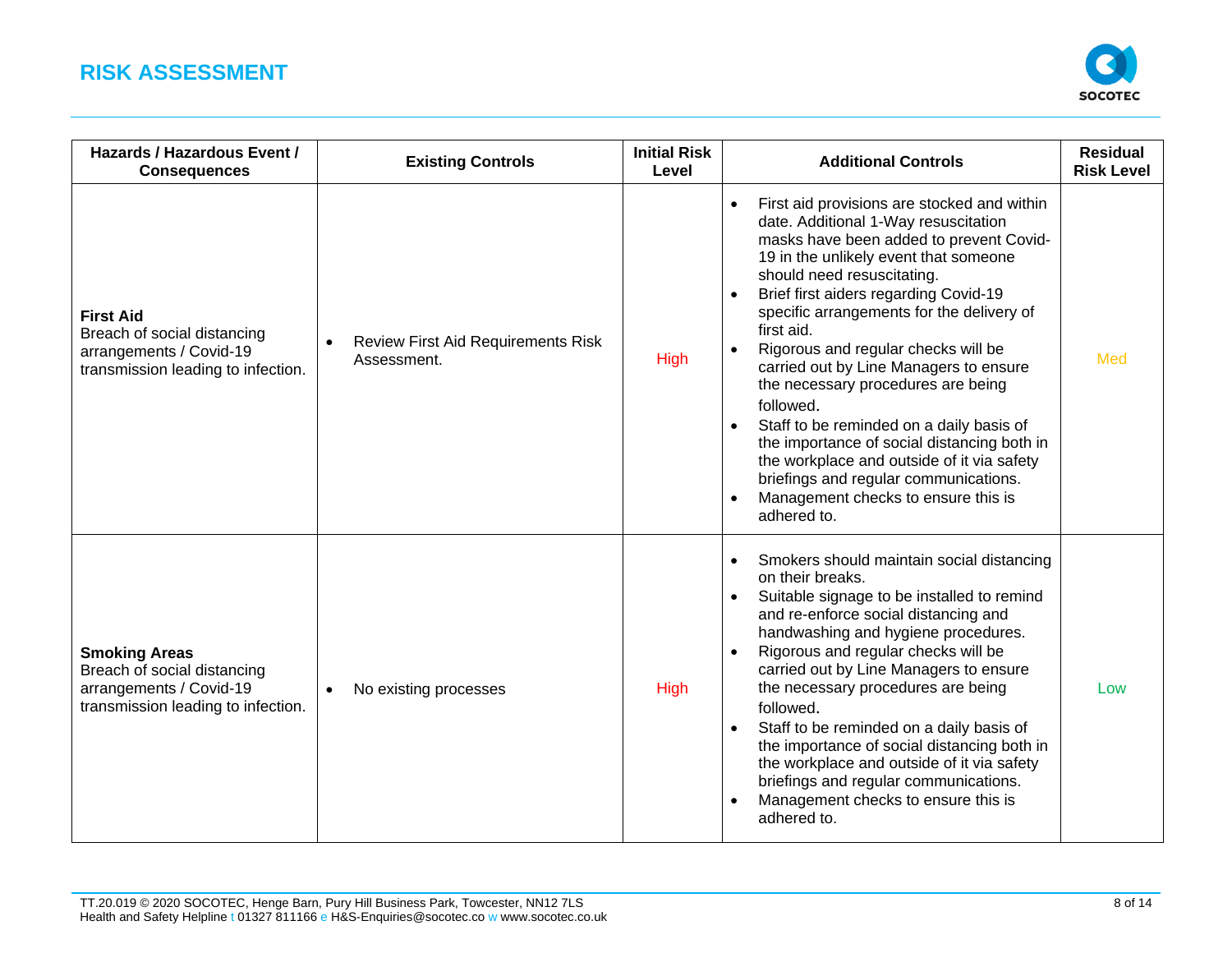

| Hazards / Hazardous Event /<br><b>Consequences</b>                                                                                        | <b>Existing Controls</b>                                                                             | <b>Initial Risk</b><br>Level | <b>Additional Controls</b>                                                                                                                                                                                                                                                                                                                                                                                                                                                                    | <b>Residual</b><br><b>Risk Level</b> |
|-------------------------------------------------------------------------------------------------------------------------------------------|------------------------------------------------------------------------------------------------------|------------------------------|-----------------------------------------------------------------------------------------------------------------------------------------------------------------------------------------------------------------------------------------------------------------------------------------------------------------------------------------------------------------------------------------------------------------------------------------------------------------------------------------------|--------------------------------------|
| <b>Ventilation</b><br>Reduction in effectiveness of<br>social distancing arrangements /<br>Covid-19 transmission leading to<br>infection. | Staff are encouraged to open<br>windows for fresh air ventilation, all<br>windows are in good order. | <b>High</b>                  | Staff are encouraged to open windows for<br>$\bullet$<br>fresh air ventilation, all windows are in<br>good order.<br>Rigorous and regular checks will be<br>carried out by Line Managers to ensure<br>the necessary procedures are being<br>followed.<br>Staff to be reminded on a daily basis of<br>the importance of social distancing both in<br>the workplace and outside of it via safety<br>briefings and regular communications.<br>Management checks to ensure this is<br>adhered to. | Low                                  |
| <b>Team Working</b><br>Breach of social distancing<br>arrangements / Covid-19<br>transmission leading to infection.                       | Meeting rooms cleaned daily.                                                                         | <b>High</b>                  | Meeting rooms out of use for group<br>sessions as social distancing cannot be<br>achieved in these spaces.<br>Rigorous and regular checks will be<br>carried out by Line Managers to ensure<br>the necessary procedures are being<br>followed.<br>Staff to be reminded on a daily basis of<br>the importance of social distancing both in<br>the workplace and outside of it via safety<br>briefings and regular communications.<br>Management checks to ensure this is<br>adhered to.        | Low                                  |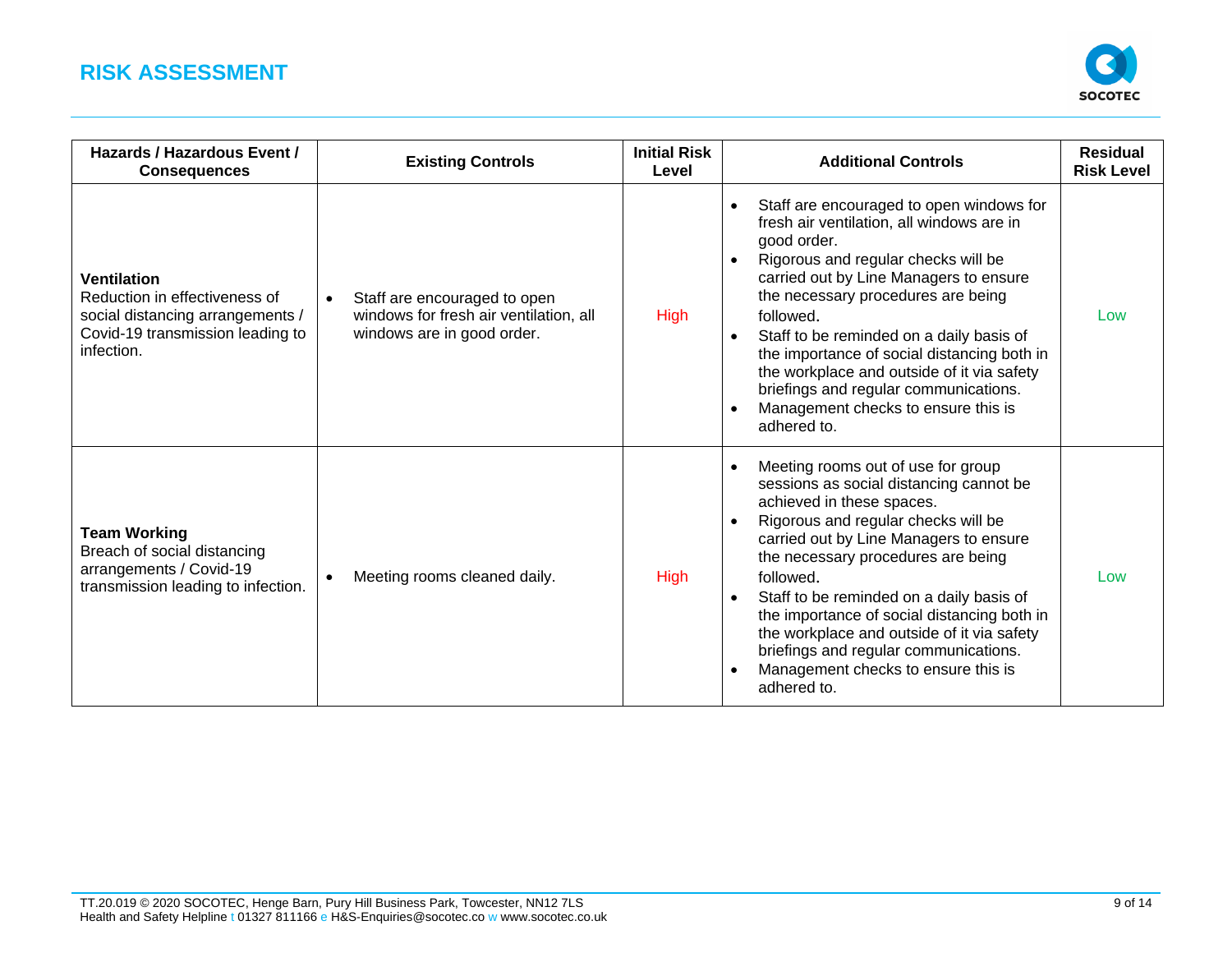

| Hazards / Hazardous Event /<br><b>Consequences</b>                                                                            | <b>Existing Controls</b>                                                                                                                                                                                                                                                                      | <b>Initial Risk</b><br>Level | <b>Additional Controls</b>                                                                                                                                                                                                                                                                                                                                                                                                                                                                                                                                                                                                                                                                                                                                                                                                                                                                                                                                                                                                                                                                                      | <b>Residual</b><br><b>Risk Level</b> |
|-------------------------------------------------------------------------------------------------------------------------------|-----------------------------------------------------------------------------------------------------------------------------------------------------------------------------------------------------------------------------------------------------------------------------------------------|------------------------------|-----------------------------------------------------------------------------------------------------------------------------------------------------------------------------------------------------------------------------------------------------------------------------------------------------------------------------------------------------------------------------------------------------------------------------------------------------------------------------------------------------------------------------------------------------------------------------------------------------------------------------------------------------------------------------------------------------------------------------------------------------------------------------------------------------------------------------------------------------------------------------------------------------------------------------------------------------------------------------------------------------------------------------------------------------------------------------------------------------------------|--------------------------------------|
| <b>Work Distance Planning</b><br>Breach of social distancing<br>arrangements / Covid-19<br>transmission leading to infection. | Current occupancy of the building<br>$\bullet$<br>allows people to move relatively<br>freely while maintaining social<br>distancing.<br>As workplace occupancy increases,<br>measures have evolved to ensure the<br>safety of the employees and allow<br>them to work safely and effectively. | <b>High</b>                  | Desk layout and occupancy changed to<br>$\bullet$<br>accommodate social distancing (please<br>see attached).<br>Large departments using a shift rota to<br>$\bullet$<br>minimise traffic within building.<br>One-way policy around internals of<br>building including entrances and exits.<br>Floor markings in thoroughfares to help<br>$\bullet$<br>indicate social distancing.<br>Suitable signage to be installed to remind<br>and re-enforce social distancing, increase<br>cleaning arrangements and handwashing<br>and hygiene procedures.<br>Stairwells allocated to up only and down<br>only. Signage to be displayed.<br>Small areas (i.e. printers / stores allocated<br>to one person only. Signage to be<br>displayed.<br>Rigorous and regular checks will be<br>carried out by Line Managers to ensure<br>the necessary procedures are being<br>followed.<br>Staff to be reminded on a daily basis of<br>the importance of social distancing both in<br>the workplace and outside of it via safety<br>briefings and regular communications.<br>Management checks to ensure this is<br>adhered to. | Low                                  |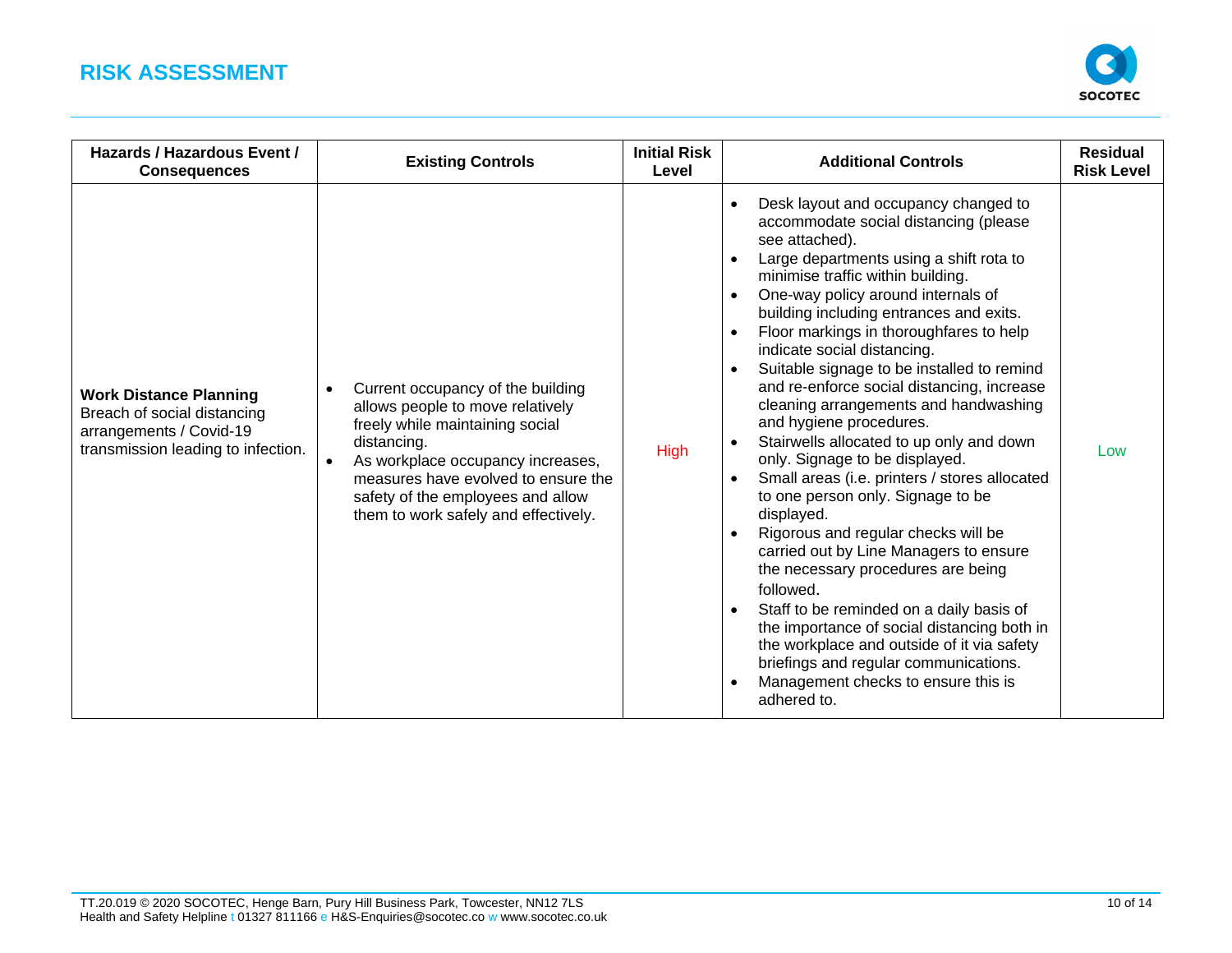

| Hazards / Hazardous Event /<br><b>Consequences</b>                                                                                                                                                                               | <b>Existing Controls</b>                                                                                                                                                                                                                                                                          | <b>Initial Risk</b><br>Level | <b>Additional Controls</b>                                                                                                                                                                                                                                                                                  | <b>Residual</b><br><b>Risk Level</b> |
|----------------------------------------------------------------------------------------------------------------------------------------------------------------------------------------------------------------------------------|---------------------------------------------------------------------------------------------------------------------------------------------------------------------------------------------------------------------------------------------------------------------------------------------------|------------------------------|-------------------------------------------------------------------------------------------------------------------------------------------------------------------------------------------------------------------------------------------------------------------------------------------------------------|--------------------------------------|
| Use of PPE<br>Breach of cleaning<br>arrangements / Contaminated<br>surfaces / Covid-19 transmission<br>leading to infection.<br>Breach of handwashing and<br>hygiene procedures / Covid-19<br>transmission leading to infection. | <b>Wearing of Gloves</b><br>Where Risk Assessment identifies<br>wearing of gloves as a requirement of<br>the job, an adequate supply of these<br>will be provided. Staff will be<br>instructed on how to remove gloves<br>carefully to reduce contamination and<br>how to dispose of them safely. | <b>High</b>                  | Rigorous checks will be carried out by<br>$\bullet$<br>Line Managers to ensure the necessary<br>procedures are being followed.<br>Staff to be reminded that wearing of<br>$\bullet$<br>gloves is not a substitute for good hand<br>washing.                                                                 | Low                                  |
| <b>Communication, Information</b><br><b>Instruction and Training</b><br>Lack of awareness of risk<br>controls, Personnel unaware of<br>the COVID 19 risk control<br>measures / Covid-19<br>transmission leading to infection.    | Internal communication channels and<br>$\bullet$<br>cascading of messages through line<br>managers will be carried out regularly<br>to reassure and support employees in<br>a fast-changing situation.                                                                                            | <b>High</b>                  | All personnel must have received a<br>$\bullet$<br>suitable briefing on the internal<br>arrangements detailed in SOCOTEC<br>offices Covid-19 risk assessment and<br>Safe system of work.<br>Managers to ensure that current<br>arrangements are effectively<br>communicated, understood, and<br>reinforced. | Low                                  |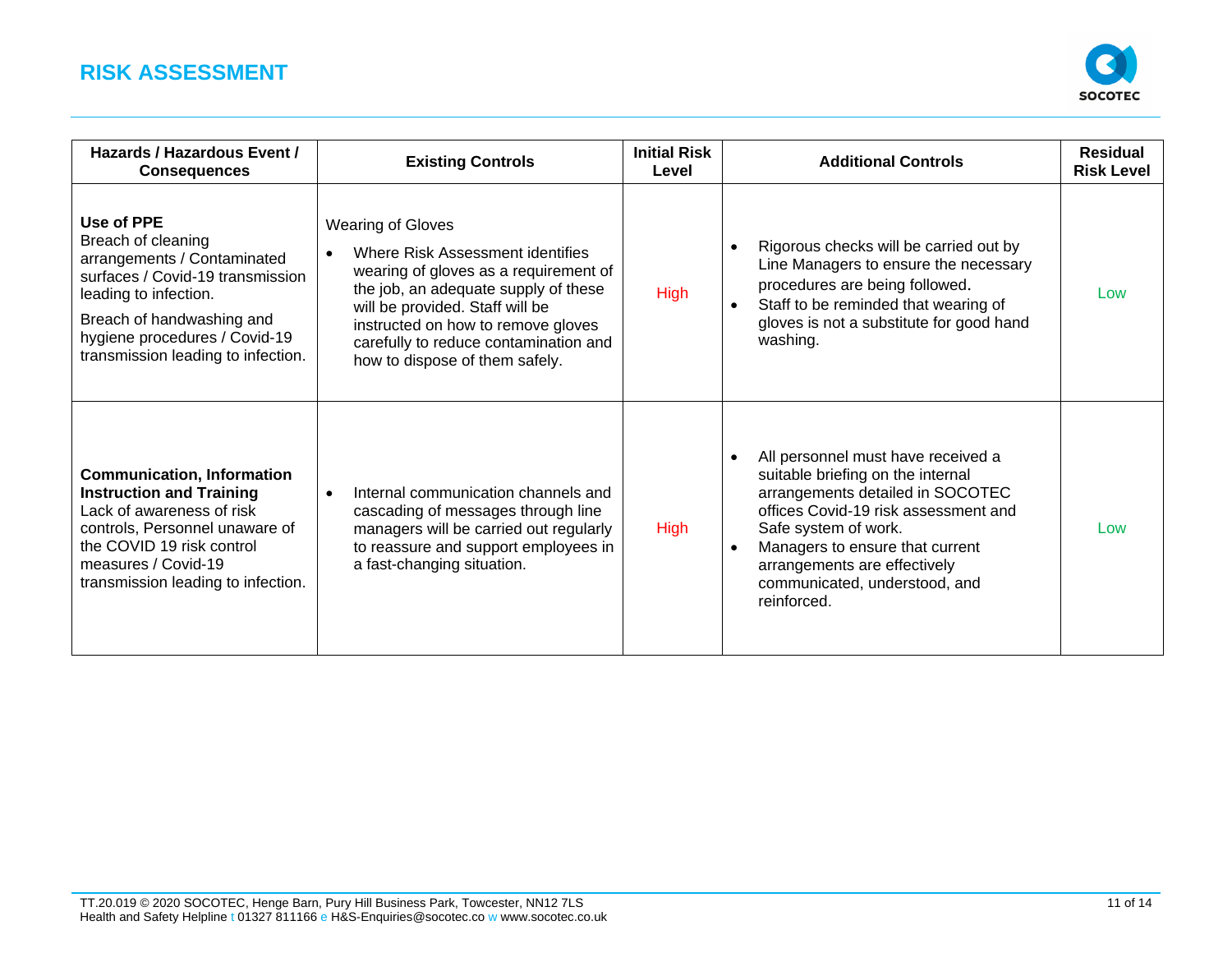

| Hazards / Hazardous Event /<br><b>Consequences</b> | <b>Existing Controls</b>                                                                 | <b>Initial Risk</b><br>Level | <b>Additional Controls</b>                                                                                                                                                                                                                                                                                                                                                                                                     | <b>Residual</b><br><b>Risk Level</b> |
|----------------------------------------------------|------------------------------------------------------------------------------------------|------------------------------|--------------------------------------------------------------------------------------------------------------------------------------------------------------------------------------------------------------------------------------------------------------------------------------------------------------------------------------------------------------------------------------------------------------------------------|--------------------------------------|
| Impact to mental wellbeing /<br>mental ill health. | Company policy in operation and<br>access to mental health support for<br>all employees. | <b>High</b>                  | Management will promote mental health<br>and wellbeing awareness to staff during<br>the Coronavirus outbreak and will offer<br>whatever support they can to help.<br>Regular communication of mental health<br>information and open-door policy for those<br>who need additional support.<br>Ensure that personnel have access to<br>suitable resources in regard to maintain<br>personal wellbeing and good mental<br>health. | Med                                  |
|                                                    |                                                                                          |                              |                                                                                                                                                                                                                                                                                                                                                                                                                                |                                      |
| <b>Activity authorised by:</b>                     |                                                                                          |                              | <b>Date: 21 May 2020</b>                                                                                                                                                                                                                                                                                                                                                                                                       |                                      |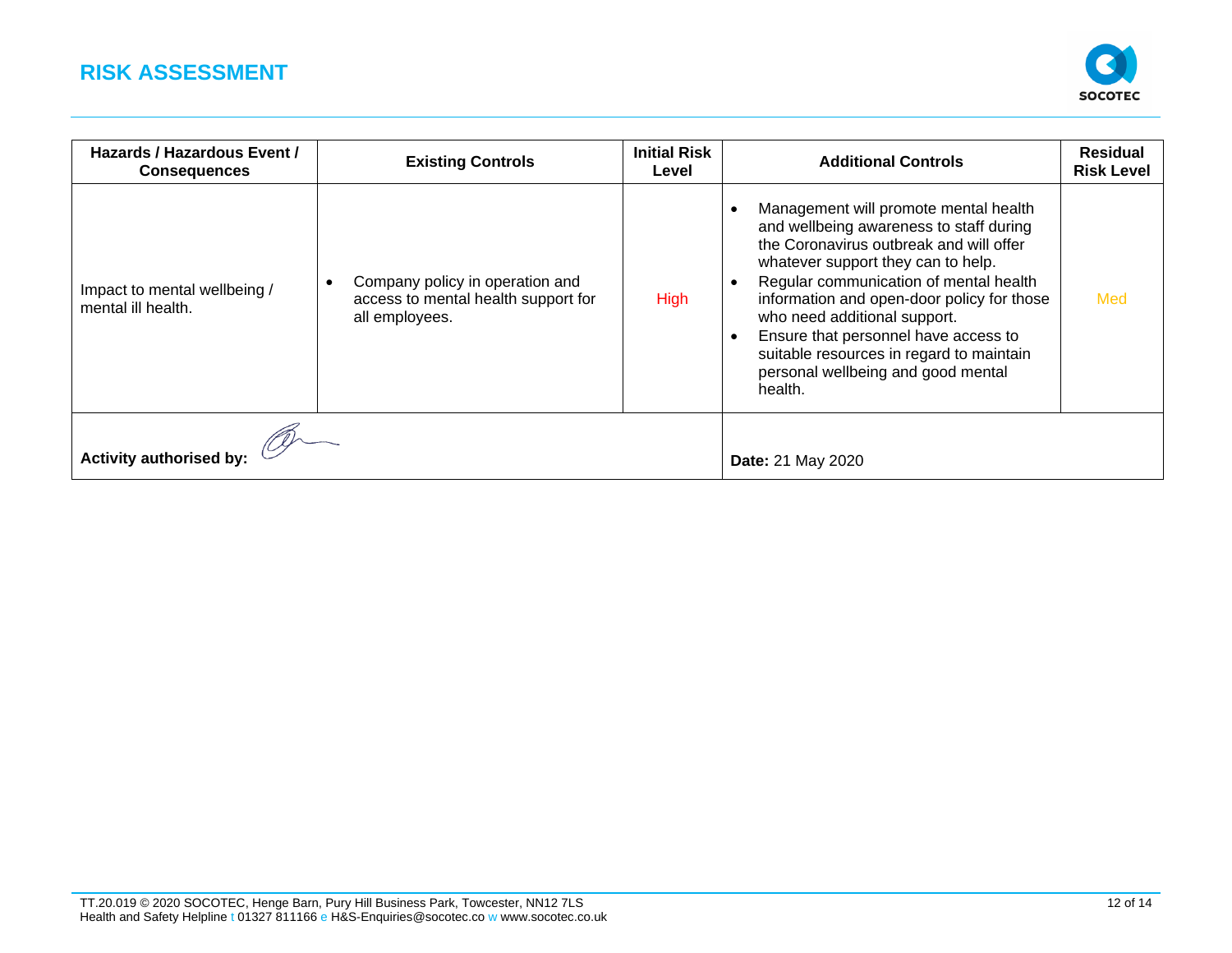

#### **ON SITE PRE WORK ASSESSMENT**

| Hazards / Consequences                                        | <b>Existing Controls</b>                          | <b>Additional Controls</b>                                                                                                                                                                          |                   | <b>Action by</b><br>Who | <b>Action by</b><br>When |
|---------------------------------------------------------------|---------------------------------------------------|-----------------------------------------------------------------------------------------------------------------------------------------------------------------------------------------------------|-------------------|-------------------------|--------------------------|
| All Additional controls to implemented by<br>COB 29 May 2020. | Sanitiser, bleach spray, signage,<br>demarcation. | These include; Anti Bac Wipes, Additional<br>signage, additional floor demarcation,<br>removal of chairs, moving of tables, supply<br>of 1-way masks, additional hand sanitiser<br>and visitor log. |                   | BH / SS                 | 29 May<br>2020           |
| <b>Additions authorised by: B. Collins</b>                    |                                                   |                                                                                                                                                                                                     | Date: 29 May 2020 |                         |                          |

| <b>KEY</b>                                                                |                                            |                 | <b>Risk Rating Chart</b>                                             |                  |                 |             |             |                |                |
|---------------------------------------------------------------------------|--------------------------------------------|-----------------|----------------------------------------------------------------------|------------------|-----------------|-------------|-------------|----------------|----------------|
| High Risk - Do not proceed                                                |                                            |                 | Likelihood<br>Severity                                               | 5: Probable      | 4: Likely       | 3: Possible | 2: Unlikely | 1: Rare        |                |
| Medium Risk - Seek to reduce risk, ensure all controls are<br>implemented |                                            | 5: Catastrophic | 25                                                                   | 20               | 15 <sub>1</sub> | 10          | 5           |                |                |
| Low Risk - Proceed and monitor for changes                                |                                            | 4: Major        | 20                                                                   | 16               | 12              | 8           | 4           |                |                |
| <b>PPE</b><br>3: Moderate                                                 |                                            | 15              | 12                                                                   | 9                | 6               | 3           |             |                |                |
| ÿ                                                                         | $\bigodot$                                 | $\bm{\Lambda}$  |                                                                      | 2: Minor         | 10              | 8           | 6           | $\overline{4}$ | $\overline{2}$ |
| <b>No</b>                                                                 | <b>No</b>                                  | Yes/No          | No                                                                   | 1: Insignificant | $\overline{5}$  | 4           | 3           | 2 <sup>1</sup> |                |
| Yes                                                                       | $\bigcirc \hspace{-0.5mm} \bigcirc$<br>Yes | B<br>No         | PPE Specific Type: Nitrile gloves; FFP2 FFP3 disposable respirators. |                  |                 |             |             |                |                |